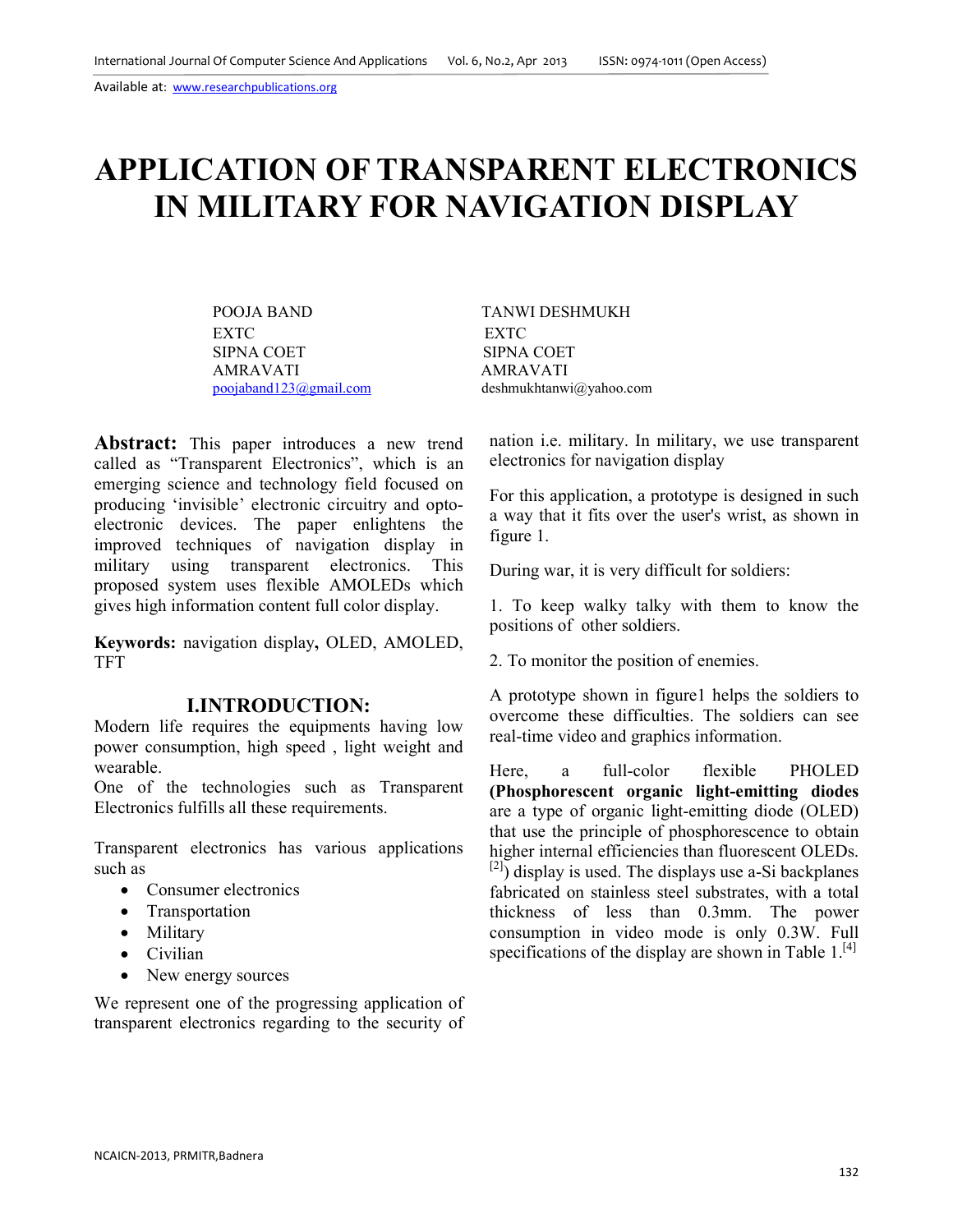Available at: www.researchpublications.org



**Figure 1.** Demonstration of a soldier wearing the wrist unit with a navigation display on.

Table 1: The specification of the finished 4.3″halfsize video graphics array (HVGA) flexible foil displays. H: Horizontal. V: Vertical. RGB: Red, green, blue.

| Display type   | <b>Emissive (top-emission OLED)</b>  |
|----------------|--------------------------------------|
| Active area    | 87.7mm (H) $\times$ 65.6mm (V), 4.3" |
|                | diagonal                             |
| Resolution     | HVGA $480 \times RGB \times 320$     |
| Pixel density  | 134dpi                               |
| Colors         | 16.7million                          |
| Color method   | Phosphorescent OLED (PHOLED)         |
| Luminance      | $200 \text{cd/m}^2$ at full white    |
| Contrast ratio | 1000:1                               |
| Bending        | 2.5                                  |
| radius         |                                      |
| Panel          | $0.3$ mm                             |
| thickness      |                                      |

In military, the navigation display must be fullcolored and of high information content. This can be provided using organic light-emitting devices (OLEDs).

For fabricating an OLED display, the individual pixels need to be addressable. The most commonly used addressing scheme for video applications is 'active matrix' and it is realized using a thin-film transistor (TFT) 'backplane'.

An OLED display built using an active matrix backplane is referred to as an AMOLED display. The OLED 'frontplane' forms the top of this backplane. But, OLEDs degrade in the presence of oxygen or moisture, and hence to ensure long operational lifetimes, the device needs to be encapsulated.

#### **II.WORKING:**

Figure 3 shows the standard process of AMOLED display fabrication using flexible substrates.

These flexible substrates should support the process of fabrication. For example, stainless steel foil, which provides not only reasonable flexibility but also excellent thermal stability and is an excellent barrier to moisture and  $oxygen.$ <sup>[3]</sup>

Amorphous silicon (a-Si) TFTs are used for the backplane technology. A **thin-film transistor** (**TFT**) is a special kind of field-effect transistor made by depositing thin films of a semiconductor active layer as well as the dielectric layer and metallic contacts over a supporting substrate These TFTs provide following advantages as.  $[1,5]$ 

- Uniform electrical characteristics over large areas
- Reasonable field-effect mobility  $(\sim 0.5 \text{cm}^2/\text{V} \cdot \text{s})$
- Low-temperature process  $(<,300^{\circ}$ C)
- Low-cost fabrication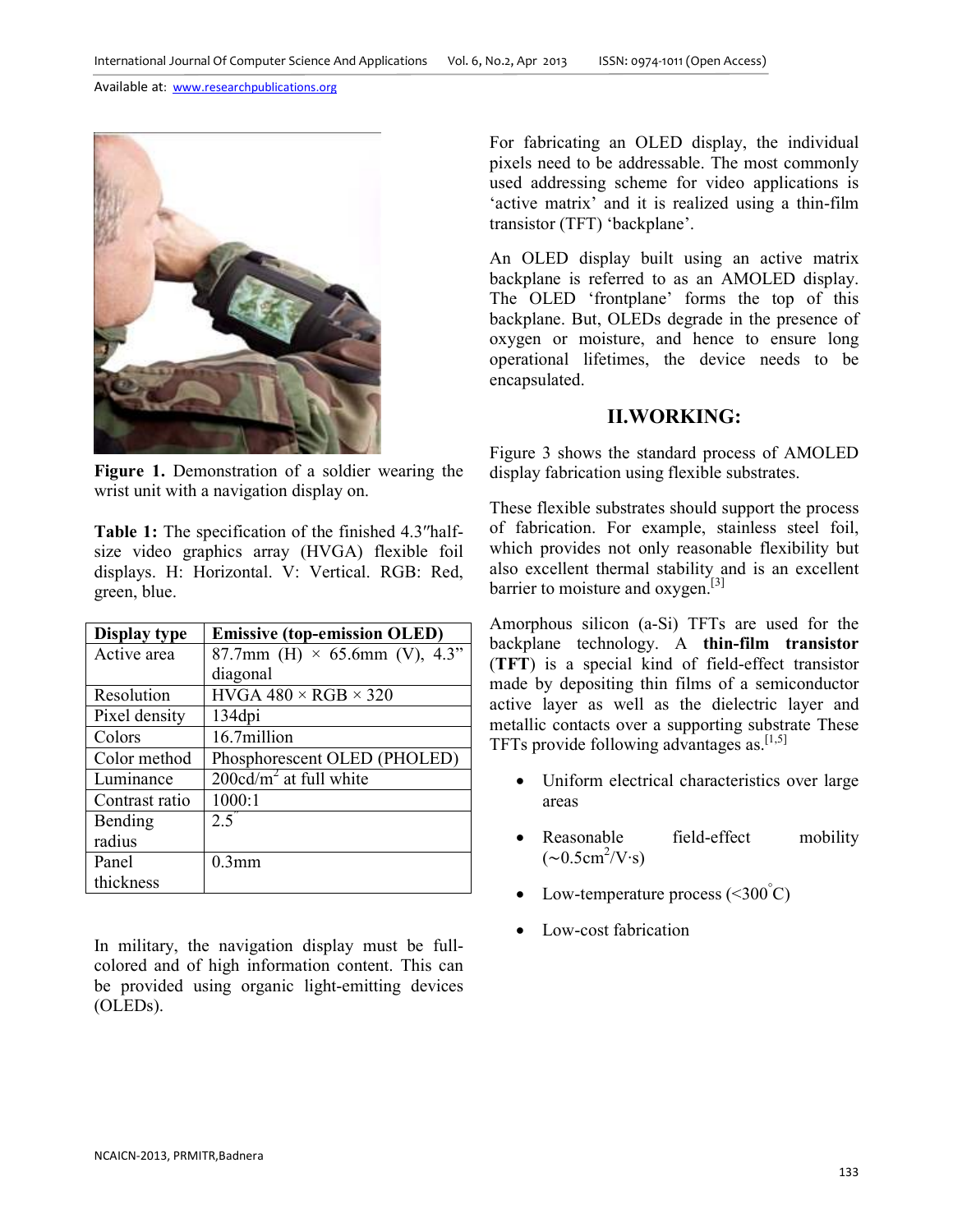Available at: www.researchpublications.org



 **Figure 2.** The cross-section of a flexible active matrix OLED (AMOLED) display structure. BL: Blocking layer. TFT: Thin-film transistor.

## **VARIOUS CHALLENGES OVERCOME BY AMOLED DISPLAYS**

#### **To reduce threshold voltage shifts:**

It is provided using high efficient PHOLEDs which provide low drive voltage. Otherwise, simple circuitry can also be added.

#### **To reduce power consumption to a minimum:**

Phosphorescent emitters are used for low power consumption. During operation, charge is injected into the OLED device and converted into photons through the formation and subsequent recombination of excitons, the bound molecular excited state. Excitons come in two different forms: singlet and triplet, depending on the spins of the electrons and holes that came together to form the exciton. Phosphorescent emitters contain a heavy metal atom that facilitates the mixing of singlet and triplet states, which enables the triplet states to radiate and therefore to potentially achieve 100% internal quantum efficiency.<sup>[6,7]</sup> This is up to four times higher than that of fluorescent OLEDs where only singlet states emit light. This level of efficiency enables low power consumption, and significantly extends battery life.

## **III.CONSTRUCTION:**

An OLED device structure is a series of thin organic films deposited between two electrodes (see Figure 3). By applying a voltage across the device, charges are injected and converted into photons to generate light. OLEDs provide exceptional image quality, offering very high contrast and excellent color reproduction, as well as fast video response rates. In particular, the simple device structure and thin-film nature of OLEDs make them the perfect candidate for flexible displays. In addition, phosphorescent OLED (PHOLED<sup>TM</sup>) technology enables OLED displays to have low power consumption, making them well-suited for portable electronics, where long battery life is a critical concern.



**Figure 3.** Illustration of an organic LED (OLED) device structure. ETL: Electron transport layer. EML: Emissive layer. HTL: Hole transport layer. HIL: Hole injection layer.

## **IV.ADVANTAGES:**

- $\triangleright$  Low power
- $\triangleright$  Thin and light